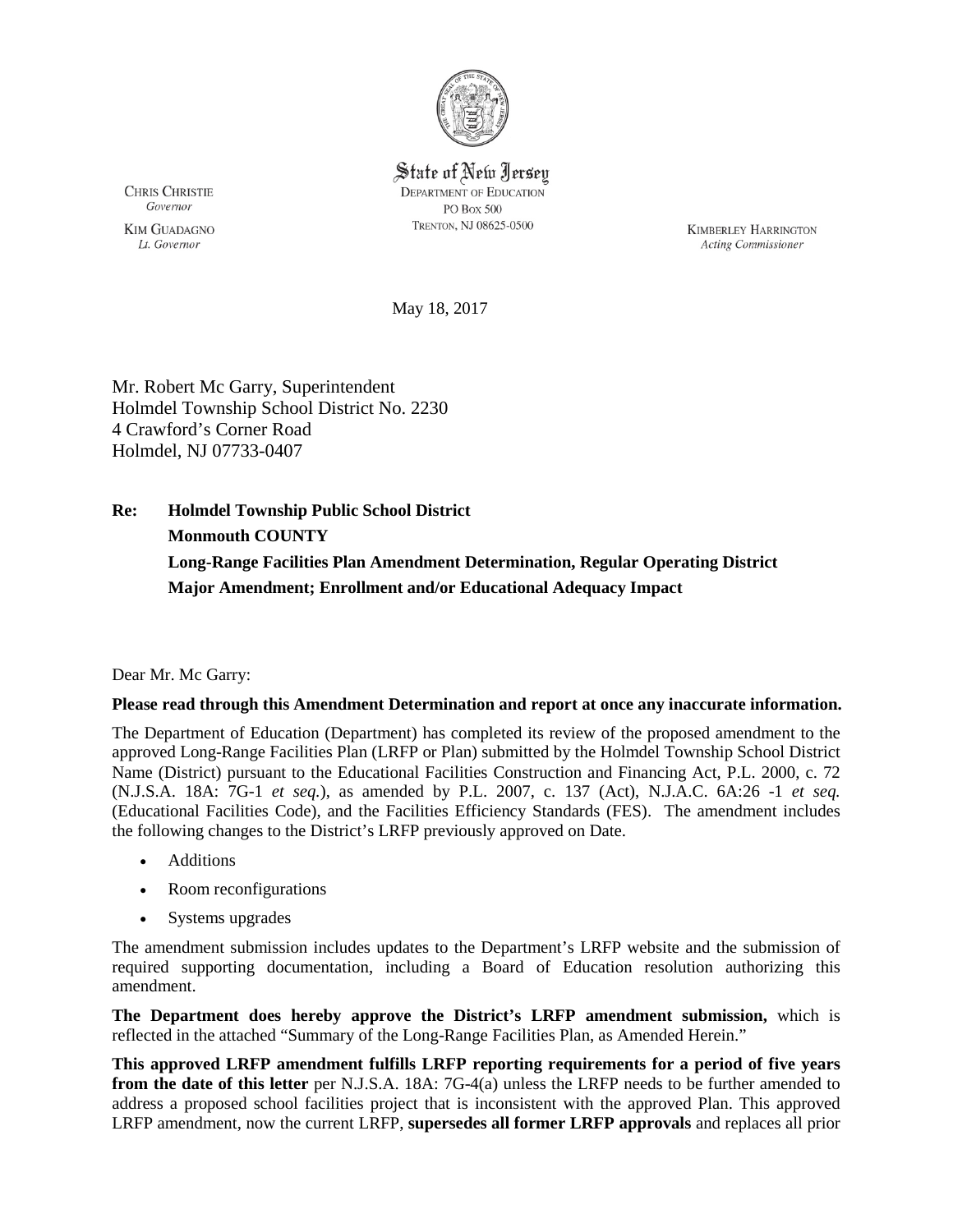V0514.ROD\_LRFP Major Amendment\_Monmouth-Holmdel.doc May 16, 2017 versions of District's LRFP. Unless and until a new amendment is submitted to and approved by the Department pursuant to N.J.S.A. 18A:7G-4(c), this newly approved LRFP shall remain in effect.

**Approval of the LRFP, with projects and costs therein, does not imply approval of an individual school facilities project or its corresponding costs and eligibility** for State support under the Act. Similarly, **approval of the LRFP does not imply approval of portions of the Plan that are inconsistent with the Department's FES and/or proposed building demolition/replacement**.

Determination of preliminary eligible costs and final eligible costs are not part of this LRFP approval and will be made at the time of the approval of a particular school facilities project pursuant to N.J.S.A. 18A:7G-5. The District must submit a feasibility study as part of the school facilities project approval process, pursuant to N.J.S.A. 18A:7G-7b, to support proposed building demolition or replacement. The feasibility study should demonstrate that a building might pose a risk to the safety of the occupants after rehabilitation or that rehabilitation is not cost-effective.

Please contact your Educational Facilities Specialist Tom Lakavitch at the Department's Office of School Facilities (OSF) with any questions regarding this matter at (609) 943-5879 or by email to *tom.lakavitch@doe.state.nj.us.*

Sincerely,

Bernard E. Princ Jr.

Bernard E. Piaia, Jr., Director Office of School Facilities *BEP:tl*

c: Lester Richens, Interim Monmouth County, Executive County Superintendent Tom Lakavitch, Educational Facilities Program Development Specialist, Office of School Facilities Michael Petirzzo, District School Business Administrator

Scott E. Mihalick, AIA, SSP Architects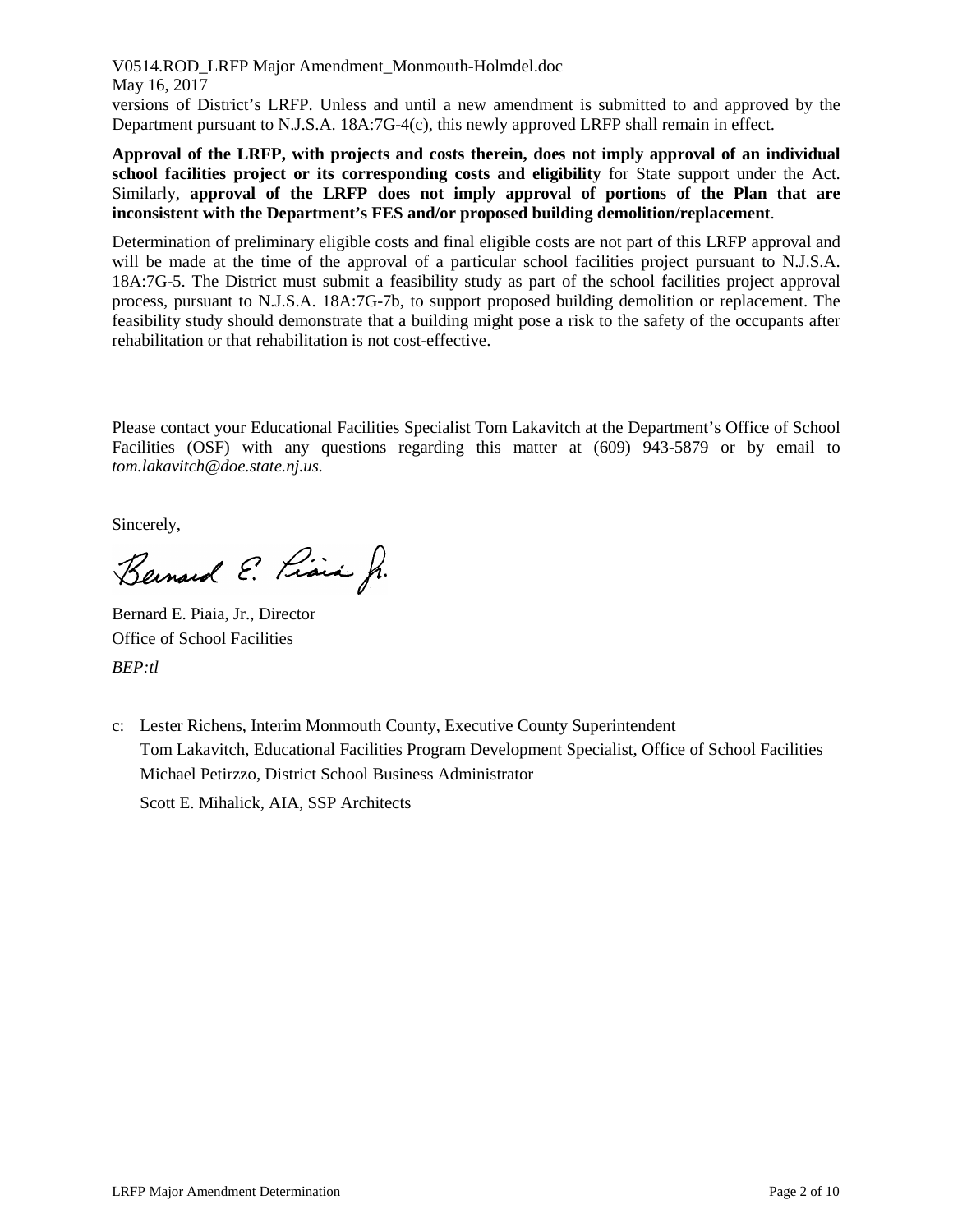# **Holmdel Township School District**

# **Summary of the Long-Range Facilities Plan, as Amended Herein**

The Department of Education (Department) has completed its review of the Long-Range Facilities Plan (LRFP or Plan) amendment submitted by the Holmdel Township School District (District) pursuant to the Educational Facilities Construction and Financing Act, P.L. 2000, c. 72 (N.J.S.A. 18A: 7G-1 *et seq.*), as amended by P.L. 2007, c. 137 (Act), N.J.A.C. 6A:26-1 et seq. (Educational Facilities Code), and the Facilities Efficiency Standards (FES).

This is the Department's summary and understanding of the District's reported LRFP, as amended to date. The summary is based on the standards set forth in the Act, the Educational Facilities Code, the FES, District-entered data in the Department's LRFP website, and District-supplied supporting documentation. The named reports in *italic text* below reference standard LRFP reports available on the Department's LRFP website.

**The District and their agents are obligated to report LRFP information to the Department accurately and to the best of their ability. Inaccurate information may lead to incorrect District planning or Department determinations of adequacy or future eligibility and be punishable by law.** 

**Review this Determination with great care; contact the Department immediately if error(s) found.**

#### **1. Inventory Overview**

The District provides services for students in grades PK3, PK4,-K-5, 6-8, 9-12 The predominant existing school grade configuration is PK3, PK4, K-5, 6-8, 9-12. The predominant proposed school grade configuration is PK4, K-5, 6-8, 9-12 Grade Levels. The District is classified as ROD District for funding purposes.

The District identified existing and proposed schools, sites, buildings, playgrounds, playfields, and parking lots in its LRFP. The total number of existing and proposed district-owned or leased schools, sites, and buildings are listed in Table 1. A detailed description of each asset can be found in the LRFP website report titled *"Site Asset Inventory Report."* Section 6 of this Summary lists work proposed at each school.

|                                                      | <b>Existing</b> | <b>Proposed</b> |
|------------------------------------------------------|-----------------|-----------------|
| Sites:                                               |                 |                 |
| <b>Total Number of Sites</b>                         |                 |                 |
| Number of Sites with no Buildings                    |                 |                 |
| Number of Sites with no Instructional Buildings      |                 |                 |
| <b>Schools and Buildings:</b>                        |                 |                 |
| Total Number of Schools with Enrollments*            |                 |                 |
| <b>Total Number of Instructional Buildings</b>       |                 |                 |
| Total Number of Administrative and Utility Buildings |                 |                 |
| <b>Total Number of Athletic Facilities</b>           |                 |                 |
| <b>Total Number of Parking Structures</b>            |                 |                 |
| <b>Total Number of Temporary Facilities</b>          |                 |                 |

#### **Table 1: Inventory Summary**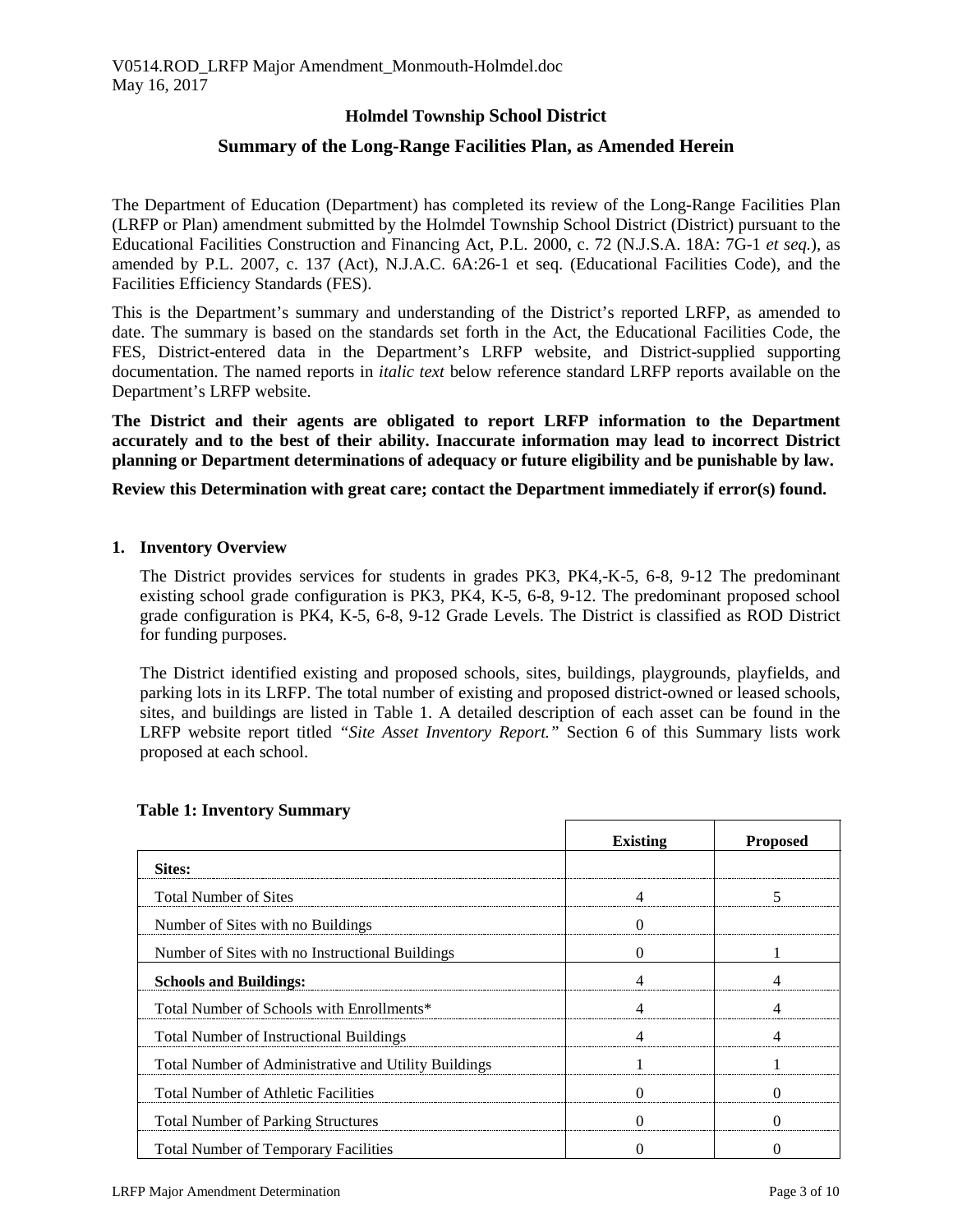*\*Includes schools with three-digit Department code numbers and Report enrollments.*

**As directed by the Department, incomplete school facilities projects that have project approval from the Department are represented as "existing" in the Plan.** District schools with incomplete approved projects that include new construction or the reconfiguration of existing program space are as follows: N/A .

Major conclusions are as follows:

- The District is proposing to maintain the existing number of District-owned or leased sites.
- The District is proposing to maintain the existing number of District-operated schools.
- The District is proposing to maintain the existing number of District-owned or leased instructional buildings. The District is proposing to maintain the existing number of Districtowned or leased non-instructional buildings.

**FINDINGS:** The Department has determined that the proposed inventory is adequate for approval of the District's LRFP amendment. However, the LRFP determination does not imply approval of an individual school facilities project listed within the LRFP. The District must submit individual project applications for project approval. If building demolition or replacement is proposed, the District must submit a feasibility study, pursuant to N.J.S.A. 18A:7G-7b, as part of the application for the specific school facilities project.

0020

# **2. K-12 Enrollments**

The District determined the number of students, or "proposed enrollments," to be accommodated in the LRFP on a district-wide basis and in each school. The District's existing and proposed enrollments for grades K-12 and the cohort-survival projection provided by the Department on the LRFP website are listed in Table 2. Detailed information can be found in the LRFP website report titled "*Enrollment Projection Detail."* Existing and proposed school enrollments and grade alignments can be found in the report titled *"Enrollment and School Grade Alignment."* An analysis of preschool enrollments is provided in Section 3. (BEP-Weighted Area Allowance source)

|                             | <b>Actual Enrollments</b><br>2015-2016 | <b>District Proposed</b><br><b>Enrollments</b> | <b>Department's LRFP</b><br><b>Website Projection</b> |
|-----------------------------|----------------------------------------|------------------------------------------------|-------------------------------------------------------|
| Grades K-5, including SCSE  | 1272                                   | 1023                                           | 1023                                                  |
| Grades 6-8, including SCSE  | 76 I                                   | 788                                            | 788                                                   |
| Grades 9-12, including SCSE |                                        | 935                                            | 935                                                   |
| <b>District K-12 Totals</b> | 2954                                   | 2746                                           | 7746                                                  |

### **Table 2: K-12 Enrollment Comparison**

*"SCSE" = Self-Contained Special Education*

Major conclusions are as follows:

- The District has elected to not use the Department's LRFP website projection. Supporting documentation was submitted to the Department as required to justify the proposed enrollments.
- The District is planning for declining enrollments.

**FINDINGS:** The Department has determined that the District's proposed enrollments are supportable for approval of the District's LRFP amendment. The Department will require a current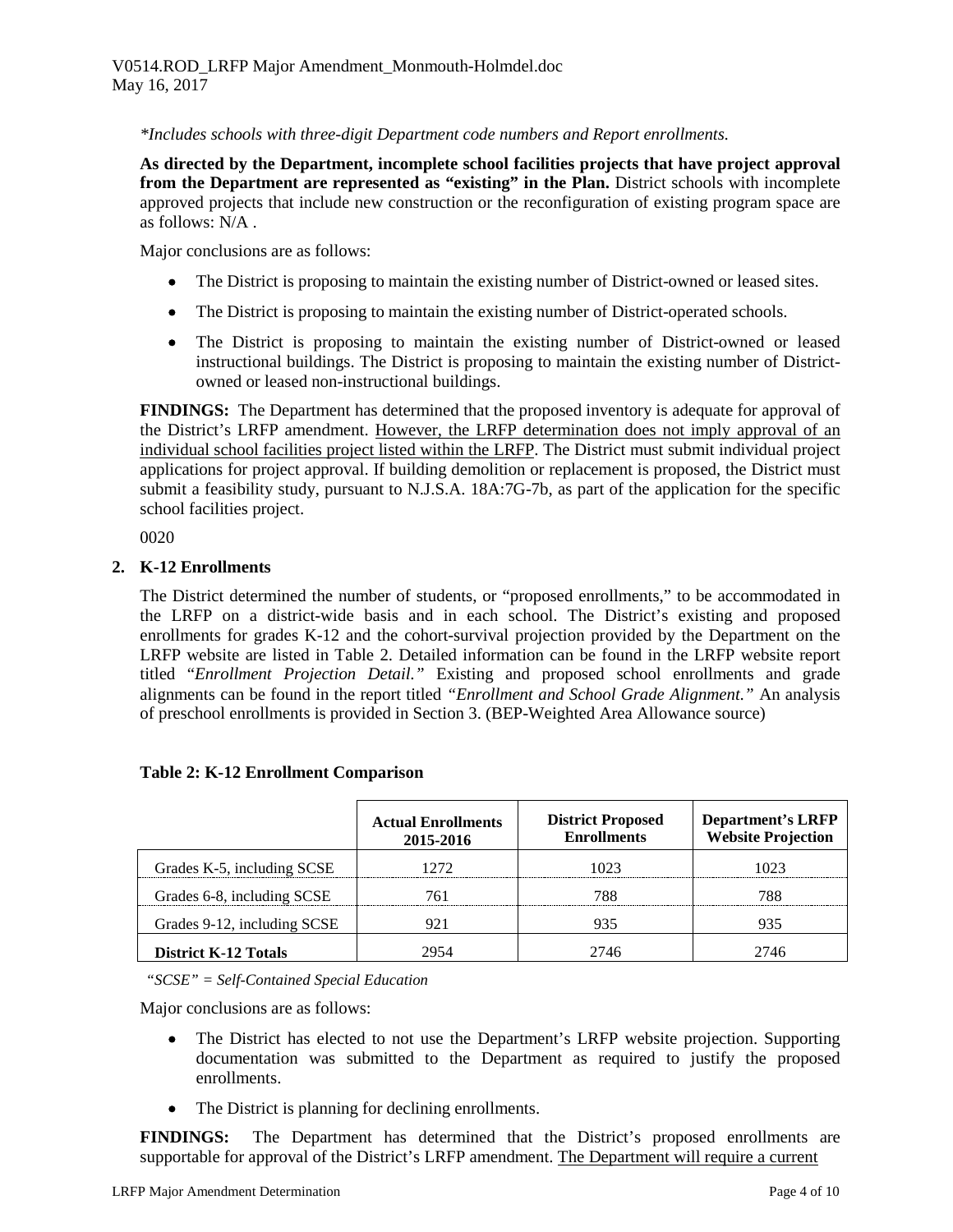enrollment projection at the time an application for a school facilities project is submitted incorporating the District's most recent Enrollment Report in order to verify that the LRFP's planned capacity is appropriate for the updated enrollments.

## **3. Preschool Enrollments**

The District identified the preschool universe for five-year planning purposes. Preschool enrollments include three year olds, if applicable, four year olds, and special education students.

Table 3 summarizes existing and proposed preschool enrollments in District and private provider facilities. Proposed private provider use is based on projections provided by the Department's Division of Early Childhood Education.

### **Table 3: Preschool Enrollments**

|                            | <b>Total Preschool</b> | <b>District</b> | <b>Private Provider</b> |
|----------------------------|------------------------|-----------------|-------------------------|
| Actual for Years 2015-2016 | 48                     |                 |                         |
| <b>District Proposed</b>   |                        |                 |                         |

Major conclusions are as follows:

- The District provides full-day preschool program for three year olds and full-day preschool program for four year olds.
- The District does not utilize private providers to accommodate preschool students.

**FINDINGS:** The Department has determined that the District-proposed preschool enrollments are adequate for approval of the District's LRFP amendment. The Department will require a current enrollment projection at the time an application for a school facilities project is submitted incorporating the District's most recent Enrollment Report and an update on community provider and Head Start enrollments in order to verify that the LRFP's planned capacity continues to meet District enrollments.

### **4. FES and District Practices Capacity**

The proposed room inventories for each school were analyzed to determine whether the LRFP provides adequate capacity for the proposed enrollments. Two capacity calculation methods, called *"FES Capacity"* and *"District Practices Capacity,"* were used to assess existing and proposed school capacity in accordance with the FES and District program delivery practices. A third capacity calculation, called *"Functional Capacity,"* determines Unhoused Students and potential State support for school facilities projects. Functional Capacity is analyzed in Section 5 of this Summary.

• *FES Capacity* only assigns capacity to pre-kindergarten *(if district-owned or operated),* kindergarten, general, and self-contained special education classrooms. No other room types are considered to be capacity-generating**.** Class size is based on the FES and is prorated for classrooms that are sized smaller than FES classrooms. FES Capacity is most accurate for elementary schools, or schools with non-departmentalized programs, in which instruction is "homeroom" based. This capacity calculation may also be accurate for middle schools depending upon the program structure. However, this method usually significantly understates available high school capacity since specialized spaces that are typically provided in lieu of general classrooms are not included in the capacity calculations.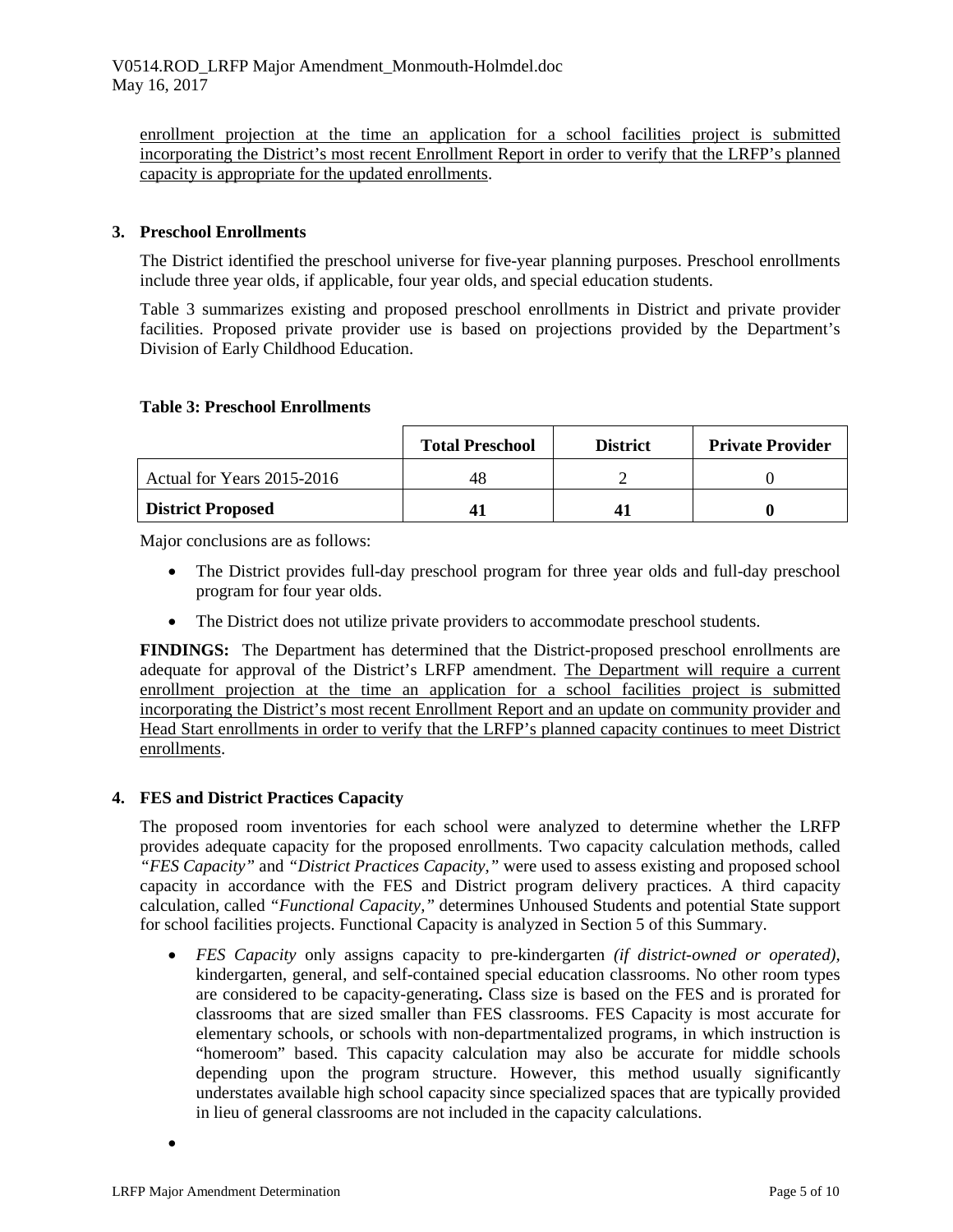•

*District Practices Capacity* allows the District to include specialized room types in the capacity calculations and adjust class size to reflect actual practices. This calculation is used to review capacity and enrollment coordination in middle and high schools.

A capacity utilization factor in accordance with the FES is included in both capacity calculations. A 90% capacity utilization rate is applied to classrooms serving grades K-8. An 85% capacity utilization rate is applied to classrooms serving grades 9-12. No capacity utilization factor is applied to preschool classrooms.

Table 4 provides a summary of proposed enrollments and District-wide capacities. Detailed information can be found in the LRFP website report titled "*FES and District Practices Capacity."*

|                                          | <b>Total FES Capacity</b> | <b>Total District Practices Capacity</b> |
|------------------------------------------|---------------------------|------------------------------------------|
| (A) Proposed Enrollments                 | 2.746                     | 2746                                     |
| (B) Existing Capacity                    | 3.637                     | 3.637                                    |
| *Existing Capacity Status $(B)$ - $(A)$  | -891                      | $-891$                                   |
| (C) Proposed Capacity                    | 3.754                     | 3.754                                    |
| <i>*Proposed Capacity Status (C)-(A)</i> | .008                      | 1.008                                    |

# **Table 4: FES and District Practices Capacity Summary**

*\* Positive numbers signify surplus capacity; negative numbers signify inadequate capacity. Negative values for District Practices capacity are acceptable if proposed enrollments do not exceed 100% capacity utilization.*

Major conclusions are as follows:

- The District has adequately coordinated proposed school capacities and enrollments in the LRFP for grade groups with proposed new construction.
- Adequate justification has been provided by the District if capacity for a school with proposed work in the LRFP deviates from the proposed enrollments by more than 5%. Department comment: N/A

**FINDINGS:** The Department has determined that proposed District capacity, in accordance with the proposed enrollments, is adequate for approval of the District's LRFP amendment. The Department will require a current enrollment projection at the time an application for a school facilities project is submitted, incorporating the District's most recent Enrollment Report, in order to verify that the LRFP's planned capacity meets the District's updated enrollments.

### **5. Functional Capacity and Unhoused Students Prior to Proposed Work**

*Functional Capacity* was calculated and compared to proposed enrollments to provide a preliminary estimate of Unhoused Students and new construction funding eligibility. Functional Capacity is the adjusted gross square feet of a school building *(total gross square feet minus excluded space)* divided by the minimum area allowance per Full-time Equivalent student for the grade level contained therein. Unhoused Students is the number of students projected to be enrolled in the District that exceeds the Functional Capacity of the District's schools pursuant to N.J.A.C. 6A:26-2.2(c).

*"Excluded Square Feet"* in the LRFP Functional Capacity calculation includes (1) square footage exceeding the FES for any pre-kindergarten, kindergarten, general education, or self-contained special education classroom; (2) grossing factor square footage *(corridors, stairs, mechanical rooms, etc.)* that exceeds the FES allowance, and (3) square feet proposed to be demolished or discontinued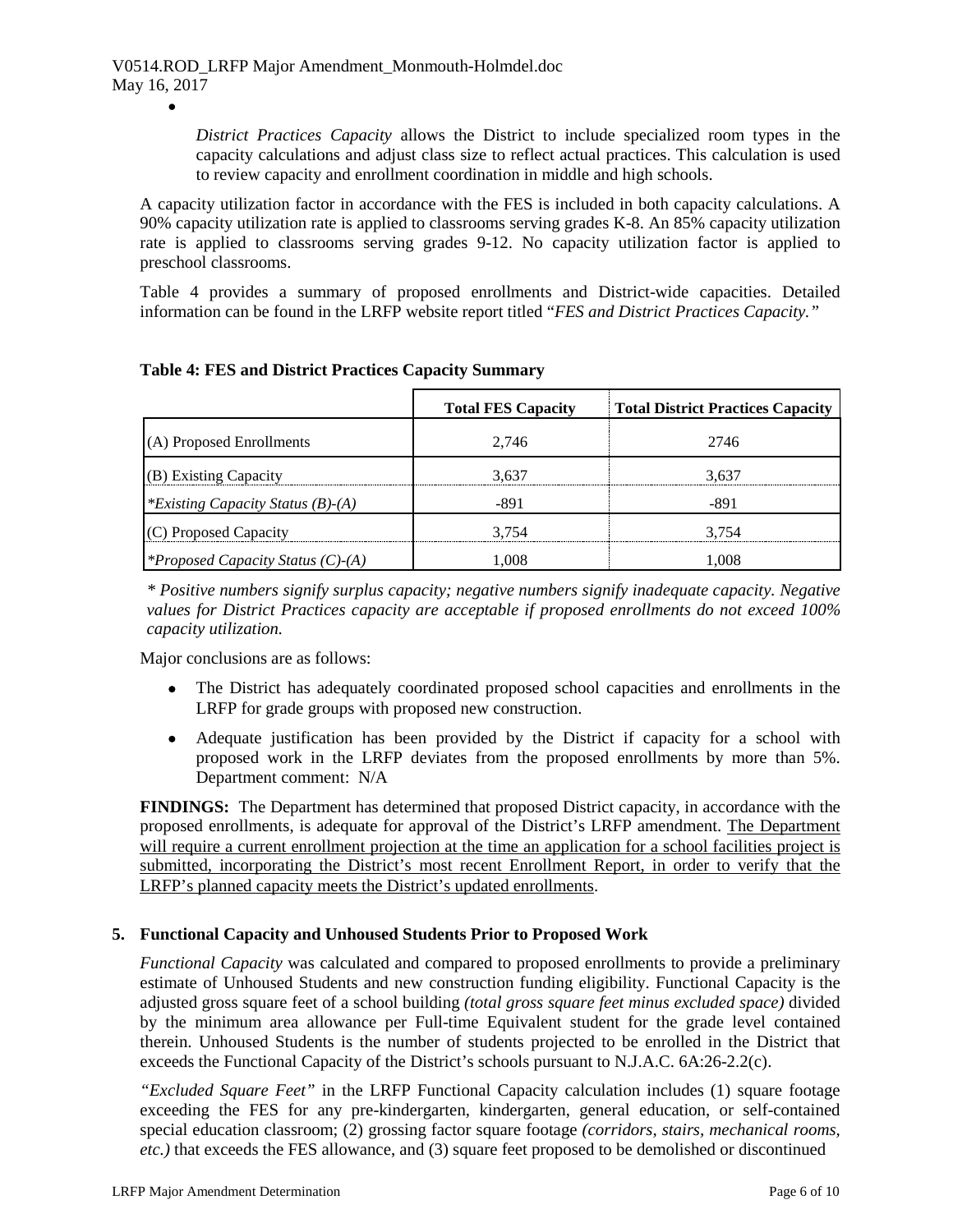from use. Excluded square feet may be revised during the review process for individual school facilities projects.

Table 5 provides a preliminary assessment of Functional Capacity, Unhoused Students, and Estimated Maximum Approved Area for the various grade groups in accordance with the FES. Detailed information concerning the calculation and preliminary excluded square feet can be found in the LRFP website reports titled *"Functional Capacity and Unhoused Students*" and *"Functional Capacity Excluded Square Feet."*

|                        | A                      |                                                 | $C = A-B$                   |                                     | $E = C x D$                                                               |
|------------------------|------------------------|-------------------------------------------------|-----------------------------|-------------------------------------|---------------------------------------------------------------------------|
|                        | Proposed<br>Enrollment | Estimated<br>Existing<br>Functional<br>Capacity | Unhoused<br><b>Students</b> | Area<br>Allowance<br>(gsf/students) | <b>Estimated Maximum</b><br>Approved Area for<br><b>Unhoused Students</b> |
| Preschool (PK)         |                        |                                                 |                             | 125.00                              |                                                                           |
| Elementary $(K-5)$     | 1023                   | 1564                                            | $-541$                      | 125.00                              |                                                                           |
| Middle $(6-8)$         | 788                    | 966                                             | -178                        | 134.00                              |                                                                           |
| High $(9-12)$          | 935                    | 1107                                            | $-172$                      | 151.00                              |                                                                           |
| <b>District Totals</b> | 2746                   | 3637                                            |                             |                                     |                                                                           |

| Table 5: Functional Capacity and Unhoused Students Prior to Proposed Work |  |  |  |  |  |  |  |
|---------------------------------------------------------------------------|--|--|--|--|--|--|--|
|---------------------------------------------------------------------------|--|--|--|--|--|--|--|

Major conclusions are as follows:

- The calculations for "Estimated Existing Functional Capacity" include school facilities projects that have been approved by the Department but were not under construction or complete at the time of the submission of the LRFP amendment.
- The District, based on the preliminary LRFP assessment, has Unhoused Students for the following FES grade groups: N/A
- The District, based on the preliminary LRFP assessment, does not have Unhoused Students for the following FES grade groups: K-5, 6-8, 9-12.
- The District is not proposing to demolish or discontinue the use of existing District-owned instructional space. The Functional Capacity calculation excludes square feet proposed to be demolished or discontinued for the following FES grade groups: N/A

**FINDINGS:** Functional Capacity and Unhoused Students calculated in the LRFP are preliminary estimates. Justification for square footage in excess of the FES and the determination of additional excluded square feet, Preliminary Eligible Costs (PEC), and Final Eligible Costs (FEC) will be included in the review process for specific school facilities projects. A feasibility study undertaken by the District is required if building demolition or replacement is proposed per N.J.A.C. 6A:26-  $2.3(b)(10)$ .

# **6. Proposed Work**

The District was instructed to review the condition of its facilities and sites and to propose corrective *"system"* and *"inventory"* actions in its LRFP. *"System"* actions upgrade existing conditions without changing spatial configuration or size. Examples of system actions include new windows, finishes, and mechanical systems. *"Inventory"* actions address space problems by removing, adding, or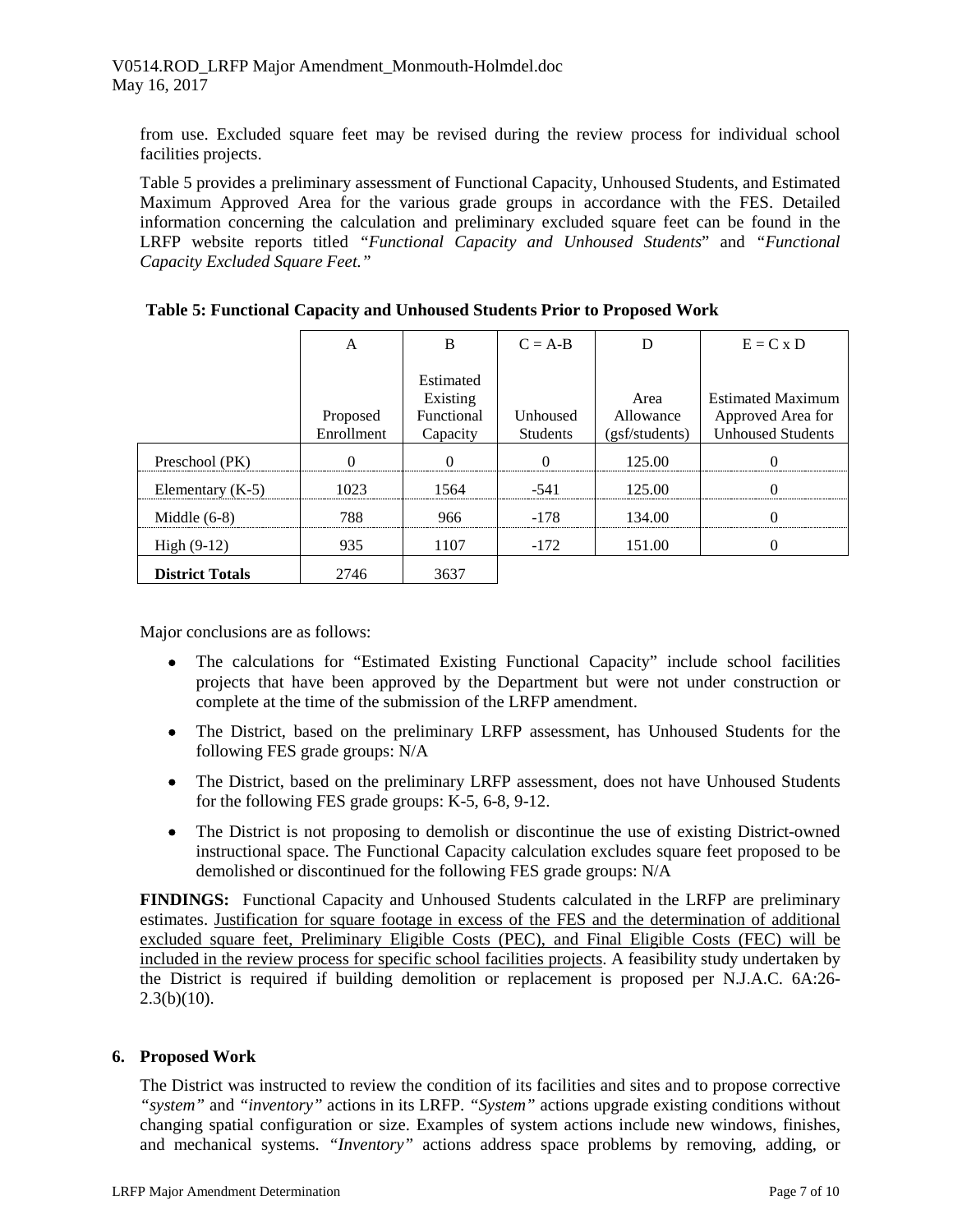V0514.ROD\_LRFP Major Amendment\_Monmouth-Holmdel.doc

## May 16, 2017

altering sites, schools, buildings and rooms. Examples of inventory actions include building additions, the reconfiguration of existing walls, or changing room use.

Table 6 summarizes the type of work proposed in the District's LRFP for instructional buildings. Detailed information can be found in the LRFP website reports titled *"Site Asset Inventory," "LRFP Systems Actions Summary," and "LRFP Inventory Actions Summary."* 

| <b>Type of Work</b>                                            | <b>Work Included in LRFP</b> |
|----------------------------------------------------------------|------------------------------|
| <b>System Upgrades</b>                                         | Yes                          |
| <b>Inventory Changes</b>                                       |                              |
| Room Reassignment or Reconfiguration                           | ÝΑS                          |
| <b>Building Addition</b>                                       | Yes                          |
| New Building                                                   |                              |
| Partial or Whole Building Demolition or Discontinuation of Use |                              |
| New Site                                                       |                              |

# **Table 6: Proposed Work for Instructional Building**

Major conclusions are as follows:

- The District hast proposed system upgrades in one or more instructional buildings.
- The District has proposed inventory changes, which includes new construction, in one or more instructional buildings.
- The District as not proposed new construction in lieu of rehabilitation in one or more instructional buildings.

Please note that costs represented in the LRFP are for capital planning purposes only. Estimated costs are not intended to represent preliminary eligible costs or final eligible costs of approved school facilities projects.

The Act (N.J.S.A. 18A:7G-7b) provides that all school facilities shall be deemed suitable for rehabilitation unless a pre-construction evaluation undertaken by the District demonstrates to the satisfaction of the Commissioner that the structure might pose a risk to the safety of the occupants even after rehabilitation or that rehabilitation is not cost-effective. Pursuant to N.J.A.C. 6A:26- 2.3(b)(10), the Commissioner may identify school facilities for which new construction is proposed in lieu of rehabilitation for which it appears from the information presented that new construction is justified, provided, however, that for such school facilities so identified, the District must submit a feasibility study as part of the application for the specific school facilities project. The cost of each proposed building replacement is compared to the cost of additions or rehabilitation required to eliminate health and safety deficiencies and to achieve the District's programmatic model.

Facilities used for non-instructional or non-educational purposes are ineligible for State support under the Act. However, projects for such facilities shall be reviewed by the Department to determine whether they are consistent with the District's LRFP and whether the facility, if it is to house students (full or part time) conforms to educational adequacy requirements. These projects shall conform to all applicable statutes and regulations.

**FINDINGS: T**he Department has determined that the proposed work is adequate for approval of the District's LRFP amendment. However, Department approval of proposed work in the LRFP does not imply that the District may proceed with a school facilities project. The District must submit individual project applications with cost estimates for Department project approval. Both school facilities project approval and other capital project review require consistency with the District's approved LRFP.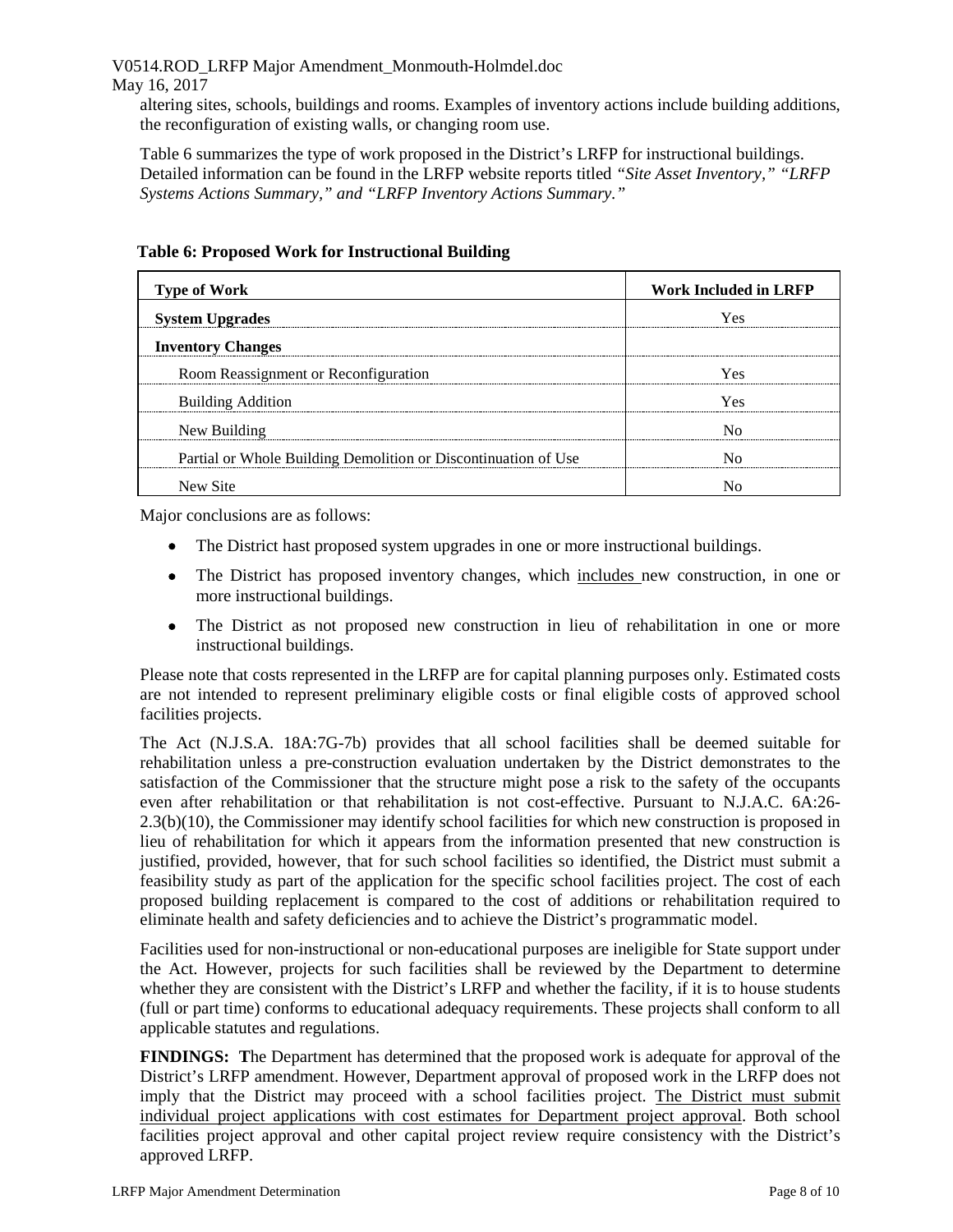## **7. Functional Capacity and Unhoused Students After Completion of Proposed Work**

The *Functional Capacity* of the District's schools *after* completion of the scope of work proposed in the LRFP was calculated to highlight any remaining Unhoused Students. Table 7 provides a preliminary assessment. Detailed information concerning the calculation can be found in the website report titled *"Functional Capacity and Unhoused Students.*"

|                        | Estimated<br>Maximum<br>Approved Area<br>for Unhoused<br><b>Students</b> | Total New<br><b>GSF</b> | Proposed<br>Functional<br>Capacity after<br>Construction | <b>Unhoused</b><br>Students after<br>Construction | Estimated<br>Maximum Area<br>for Unhoused<br><b>Students</b><br>Remaining |
|------------------------|--------------------------------------------------------------------------|-------------------------|----------------------------------------------------------|---------------------------------------------------|---------------------------------------------------------------------------|
| Pre-Kindergarten       |                                                                          |                         |                                                          |                                                   |                                                                           |
| Elementary $(K-5)$     | -541                                                                     | 19,5510                 | 1.564                                                    | $-541$                                            |                                                                           |
| Middle $(6-8)$         | -178                                                                     | 13.8017                 | 1 030                                                    | $-242$                                            |                                                                           |
| High $(9-12)$          | $-172$                                                                   | 17,5209                 | 1.160                                                    | $-225$                                            |                                                                           |
| <b>District Totals</b> | -891                                                                     | 508,735                 | 3754                                                     |                                                   |                                                                           |

## **Table 7: Functional Capacity and Unhoused Students After Completion of Proposed Work**

Major conclusions are as follows:

- New construction is proposed for the following grade groups: 6-8, 9-12.
- Proposed new construction exceeds the estimated maximum area allowance for Unhoused Students prior to the completion of the proposed work for the following grade groups: K-5,

6-8, 9-12.

• The District, based on the preliminary LRFP assessment, will not have Unhoused Students after completion of the proposed LRFP work for the following grade groups: K-5, 6-8, 9-12.

**FINDINGS:** The Functional Capacity and Unhoused Students calculated in the LRFP are preliminary estimates. Justification for square footage in excess of the FES and the determination of additional excluded square feet, Preliminary Eligible Costs (PEC), and Final Eligible Costs (FEC) must be included in the review process for specific school facilities projects.

### **8. Proposed Room Inventories and the Facilities Efficiency Standards**

The District's proposed room inventories for instructional buildings, or programmatic models, were evaluated to assess general educational adequacy and compliance with the FES area allowance pursuant to N.J.A.C. 6A:26-2.2 and 2.3.

Major conclusions are as follows:

- The District is not proposing school(s) that will provide less square feet per student than the FES allowance. School(s) proposed to provide less area than the FES are as follows: N/A .
- The District ist proposing school(s) that exceed the FES square foot per student allowance.

**FINDINGS:** The Department has reviewed the District's proposed room inventories and has determined that each is educationally adequate. If schools are proposed to provide less square feet per student than the FES, the District has provided a written justification indicating that the educational adequacy of the facility will not be adversely affected and has been granted an FES waiver by the Department. This determination does not include an assessment of eligible square feet for State